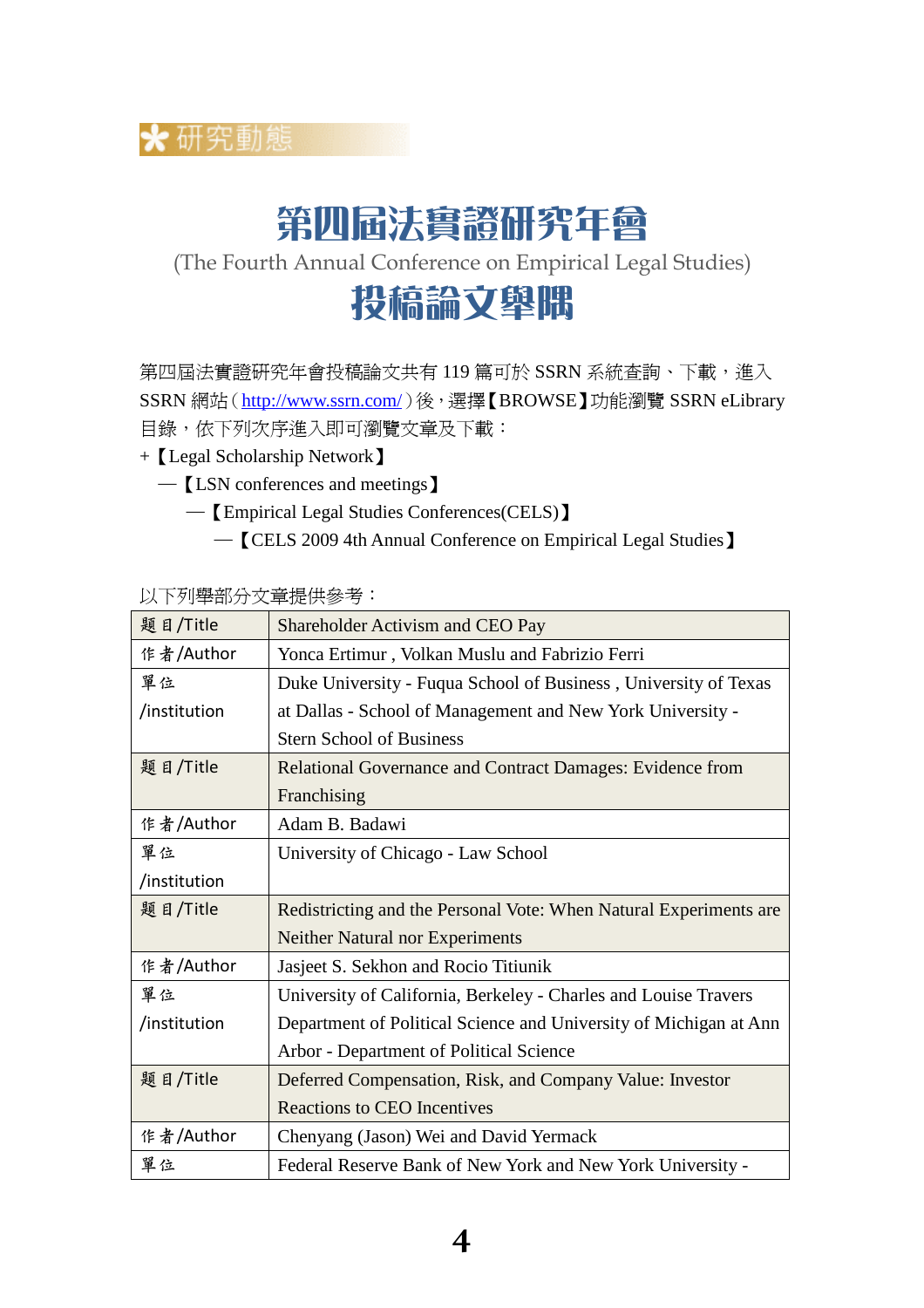| /institution | <b>Stern School of Business</b>                                       |
|--------------|-----------------------------------------------------------------------|
| 题目/Title     | Did the Glorious Revolution Contribute to the Transport               |
|              | Revolution? Evidence from Investment in Roads and Rivers              |
| 作者/Author    | Daniel E. Bogart                                                      |
| 單位           | University of California, Irvine - Department of Economics            |
| /institution |                                                                       |
| 题目/Title     | The Structure of Utility in Spatial Models of Voting                  |
| 作者/Author    | Royce Carroll, Jeffrey B. Lewis, James Lo, Keith T. Poole and         |
|              | <b>Howard Rosenthal</b>                                               |
| 單位           | Rice University - Department of Political Science, University of      |
| /institution | California, Los Angeles (UCLA), University of California, Los         |
|              | Angeles - Department of Political Science, University of              |
|              | California, San Diego - Department of Political Science and New       |
|              | York University - Department of Politics                              |
| 题目/Title     | <b>Environmental Regulations and Corruption: Automobile Emissions</b> |
|              | in Mexico City                                                        |
| 作者/Author    | Paulina Oliva                                                         |
| 單位           | University of California, Santa Barbara - Department of               |
| /institution | Economics                                                             |
| 題目/Title     | The Role Paid Preparers Play in Taxpayer Compliance in the            |
|              | United States: An Empirical Investigation with Policy Implications    |
| 作者/Author    | Sagit Leviner and Kyle Richison                                       |
| 單位           | Ono Academic College Faculty of Law and Government of the             |
| /institution | United States of America - Internal Revenue Service (IRS)             |
| 题目/Title     | Law Firm Reputation and Mergers and Acquisitions                      |
| 作者/Author    | C. N. V. Krishnan and Ronald W. Masulis                               |
| 單位           | Case Western Reserve University - Department of Banking &             |
| /institution | Finance and Vanderbilt University - Owen Graduate School of           |
|              | Management                                                            |
| 题目/Title     | Polluting the Reservoir: Conditions of Threat and Support for         |
|              | Democracy in Mexico and the United States                             |
| 作者/Author    | Jennifer L. Merolla, Elizabeth J. Zechmeister and Travis Coan         |
| 單位           | Claremont Colleges - Claremont Graduate University, University        |
| /institution | of California, Davis and Claremont Graduate University                |
| 题目/Title     | Blockholders on Boards and CEO Compensation, Turnover and             |
|              | <b>Firm Valuation</b>                                                 |
| 作者/Author    | Anup Agrawal and Tareque Nasser                                       |
| 單位           | University of Alabama - Culverhouse College of Commerce &             |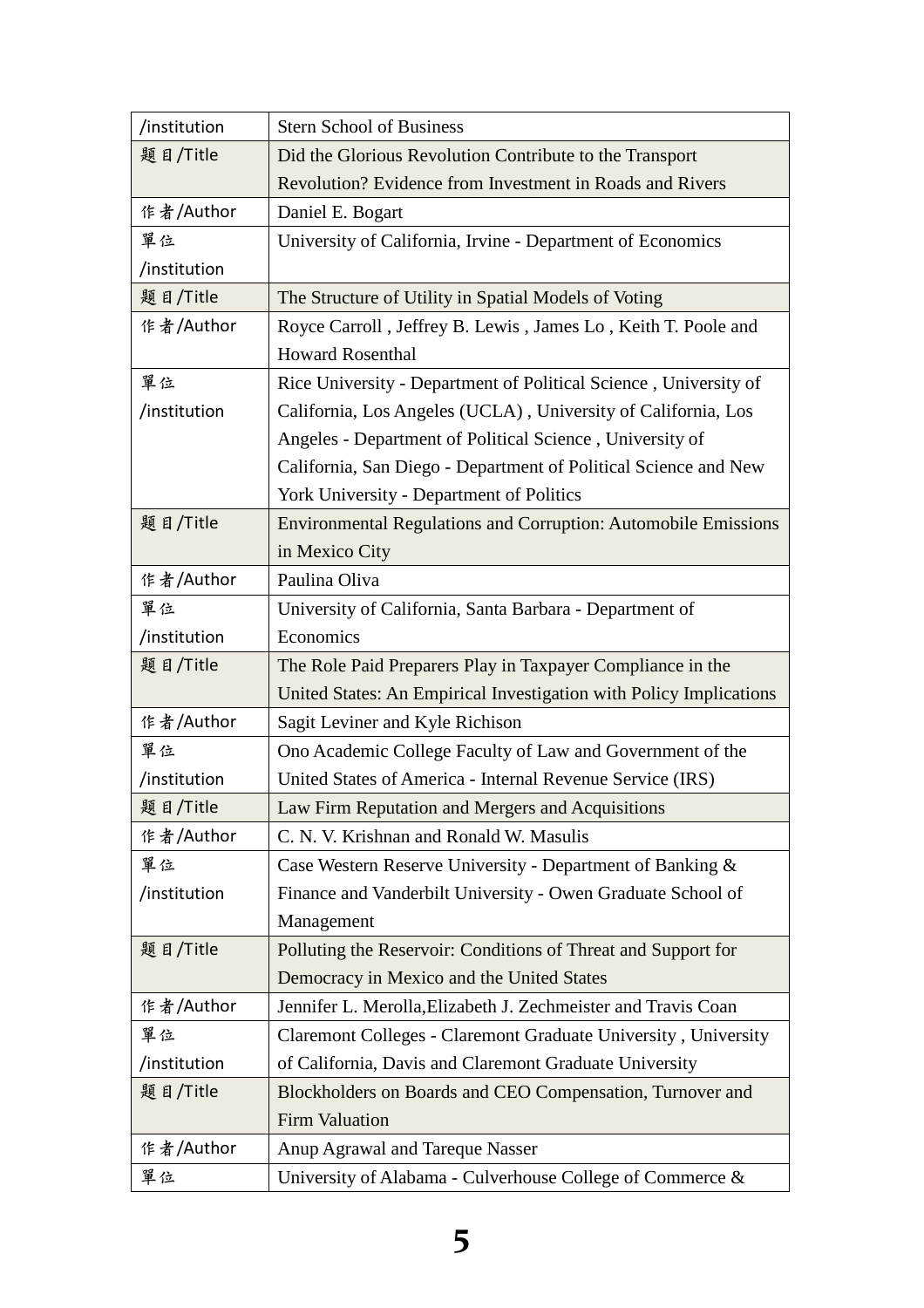| /institution | Business Administration and University of Alabama                 |
|--------------|-------------------------------------------------------------------|
| 题目/Title     | Do Legal Origins Help to Explain International Differences in     |
|              | Gender-Income Ratio?                                              |
| 作者/Author    | <b>Josef Montag</b>                                               |
| 單位           | Collegio Carlo Alberto, University of Turin                       |
| /institution |                                                                   |
| 题目/Title     | Doubling Down on Pot: Marijuana, Race and the New Disorder in     |
|              | New York City Street Policing                                     |
| 作者/Author    | Amanda Geller, Jeffrey Fagan                                      |
| 單位           | Columbia University School of Social Work, Columbia University    |
| /institution | - Law School and Columbia Law School                              |
| 题目/Title     | <b>Efficient Post-Election Audits of Multiple Contests: 2009</b>  |
|              | California Tests                                                  |
| 作者/Author    | Philip B. Stark                                                   |
| 單位           | University of California, Berkeley                                |
| /institution |                                                                   |
| 題目/Title     | Electoral Laws and Turnout: 1972-2008                             |
| 作者/Author    | Jan E. Leighley and Jonathan Nagler                               |
| 單位           | University of Arizona - Department of Political Science and NYU - |
| /institution | Wilf Family                                                       |
| 题目/Title     | Locating Supreme Court Opinions in Doctrine Space                 |
| 作者/Author    | Tom S. Clark                                                      |
| 單位           | <b>Emory University - Department of Political Science</b>         |
| /institution |                                                                   |
| 题目/Title     | Moral Hazard in Campaigns: Do Political Candidates Keep Hiring    |
|              | <b>Their Consultants?</b>                                         |
| 作者/Author    | Nina Walton and Nicholas Weller                                   |
| 單位           | University of Southern California and University of Southern      |
| /institution | California - Department of Political Science                      |
| 题目/Title     | Stress, Supportive Interviewing, and Children's Identification    |
|              | Accuracy                                                          |
| 作者/Author    | Elizabeth Kellstrand, Jodi Quas, Maria Sumaroka, Steven E.        |
|              | <b>Clark and Rakel Larson</b>                                     |
| 單位           | University of California, Irvine - School of Social Ecology,      |
| /institution | University of California, Irvine - Department of Criminology, Law |
|              | and Society, University of California, Irvine - School of Social  |
|              | Ecology, University of California, Riverside - Department of      |
|              | Psychology and University of California, Riverside - Department   |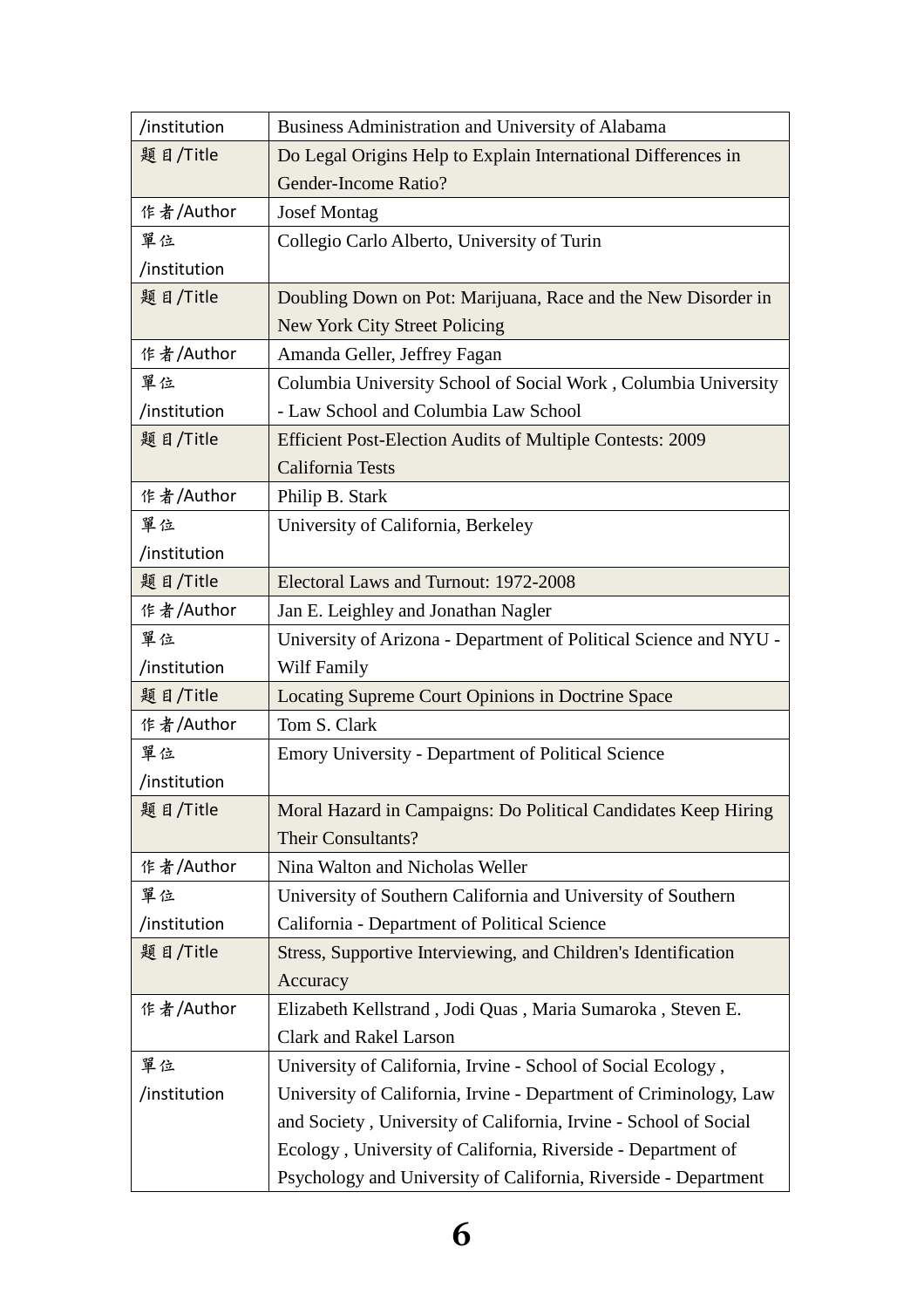|              | of Psychology                                                     |
|--------------|-------------------------------------------------------------------|
| 题目/Title     | The Relationship Among U.S. Securities Laws, Cross-Listing        |
|              | Premia, and Trading Volumes                                       |
| 作者/Author    | Kate Litvak                                                       |
| 單位           | Northwestern University - School of Law                           |
| /institution |                                                                   |
| 题目/Title     | <b>Financial Incentives and Fertility</b>                         |
| 作者/Author    | Alma Cohen, Rajeev H. Dehejia, Dmitri Romanov                     |
| 單位           | Tel Aviv University - Eitan Berglas School of Economics,          |
| /institution | Department of Economics, Tufts University, National Bureau of     |
|              | Economic Research (NBER) and Government of the State of Israel    |
|              | - Israel Central Bureau of Statistics                             |
| 题目/Title     | Legal Constraints on Supreme Court Decision Making: Do            |
|              | Jurisprudential Regimes Exist?                                    |
| 作者/Author    | Jeffrey R. Lax and Kelly T. Rader                                 |
| 單位           | Columbia University - Department of Political Science and         |
| /institution | Columbia University                                               |
| 題目/Title     | The European Court of Justice as an Engine of Economic            |
|              | Integration: Reconsidering Evidence that the ECJ has Expanded     |
|              | Economic Exchange in Europe                                       |
| 作者/Author    | Matthew Gabel and Clifford Carrubba                               |
| 單位           | Washington University, St. Louis and Emory University -           |
| /institution | Department of Political Science                                   |
| 题目/Title     | Which Reputations Does a Brand Owner Need? Evidence from          |
|              | <b>Trade Mark Opposition</b>                                      |
| 作者/Author    | G. von Graevenitz                                                 |
| 單位           | Munich School of Managment - INNO-tec                             |
| /institution |                                                                   |
| 题目/Title     | An Empirical Study of Race and Law School Hiring                  |
| 作者/Author    | Ming M. Zhu                                                       |
| 單位           | Harvard University - Harvard Law School                           |
| /institution |                                                                   |
| 題目/Title     | Responses to More Severe Punishment in the Courtroom: Evidence    |
|              | from Truth-in-Sentencing Laws                                     |
| 作者/Author    | Libor Dusek and Fusako Tsuchimoto                                 |
| 單位           | <b>CERGE-EI</b> (Center for Economic Research and Graduate        |
| /institution | Education - Economics Institute) and Charles University in Prague |
|              | - CERGE-EI (Center for Economic Research and Graduate             |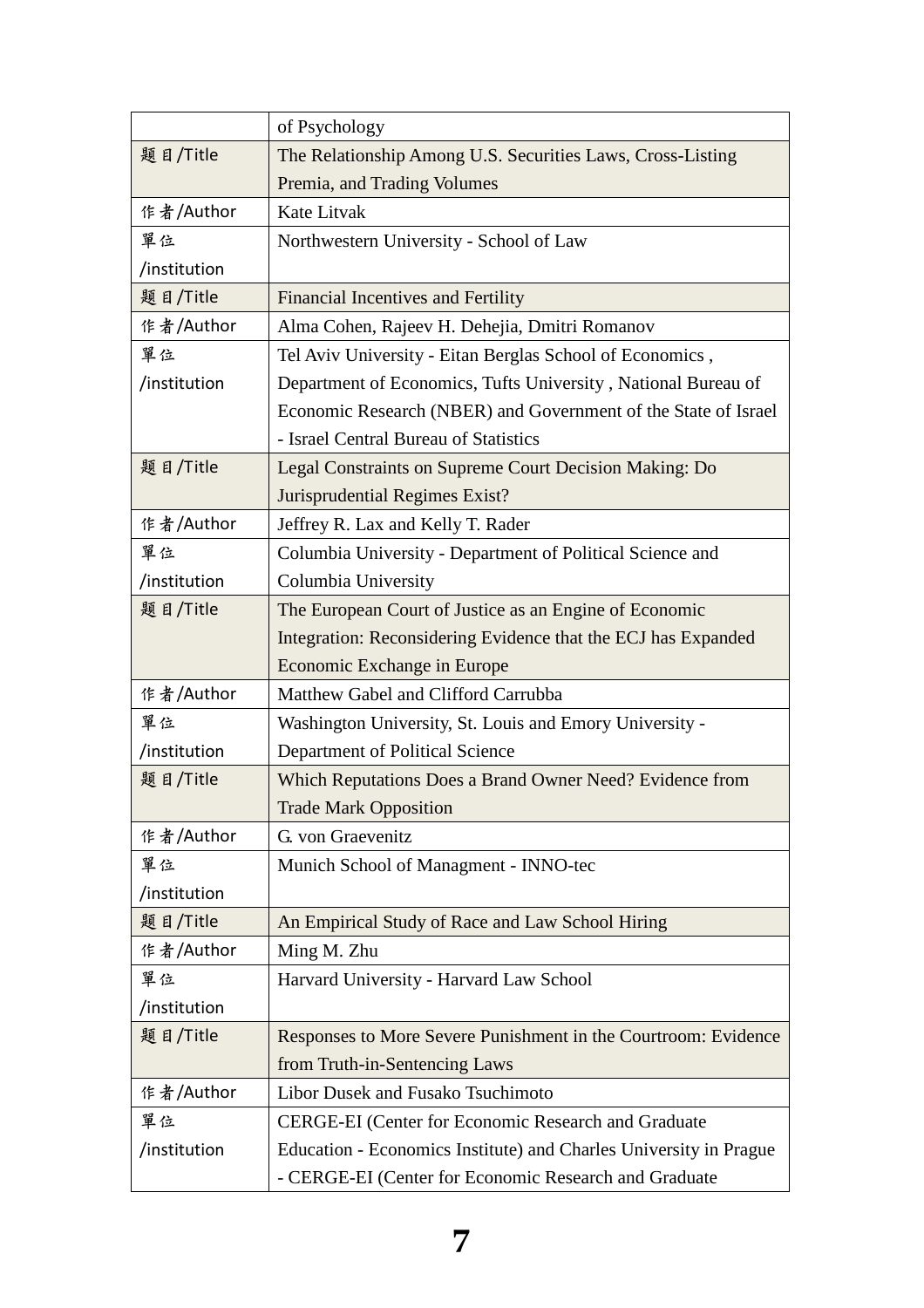|              | <b>Education - Economics Institute)</b>                          |
|--------------|------------------------------------------------------------------|
| 題目/Title     | Assessing the Crime Impact of Sexually Violent Predator Laws     |
| 作者/Author    | Justin McCrary                                                   |
| 單位           | University of California, Berkeley                               |
| /institution |                                                                  |
| 题目/Title     | Chevron as a Canon, not a Precedent: An Empirical Test of what   |
|              | Motivates Judges in Agency Deference Cases                       |
| 作者/Author    | William N. Eskridge Jr. and Connor Raso                          |
| 單位           | Yale Law School and Stanford University                          |
| /institution |                                                                  |
| 題目/Title     | Does Anyone Read the Fine Print? Testing a Law and Economics     |
|              | <b>Approach to Standard Form Contracts</b>                       |
| 作者/Author    | Yannis Bakos, Florencia Marotta-Wurgler and David R. Trossen     |
| 單位           | New York University - Department of Information, Operations,     |
| /institution | and Management Sciences, New York University - School of Law     |
| 题目/Title     | Integrity or Deterrence? The Psychology of the Exclusionary Rule |
| 作者/Author    | Kenworthey Bilz                                                  |
| 單位           | Northwestern University - School of Law                          |
| /institution |                                                                  |
| 题目/Title     | Hiring Teams from Rivals: Theory and Evidence on the Evolving    |
|              | Relationships in the Corporate Legal Market                      |
| 作者/Author    | Michele DeStefano Beardslee, Ashish Nanda, David B. Wilkins      |
|              | and John C. Coates, IV                                           |
| 單位           | University of Miami, School of Law, Harvard University -         |
| /institution | Harvard Law School, Harvard University - Harvard Law School      |
|              | and Harvard Law School                                           |
| 题目/Title     | Explaining Decision-Making by Supreme Court Justices in Cases    |
|              | <b>Involving International Law</b>                               |
| 作者/Author    | Alan Tauber                                                      |
| 單位           | University of South Carolina                                     |
| /institution |                                                                  |
| 题目/Title     | <b>Implicit Racial Attitudes and Law Enforcement Shooting</b>    |
|              | Decisions                                                        |
| 作者/Author    | Katherine M. Knight Tuttle                                       |
| 單位           | $\overline{\phantom{a}}$                                         |
| /institution |                                                                  |
| 題目/Title     | Language Access and Initiative Outcomes: Did the Voting Rights   |
|              | Act Influence Support for Bilingual Education?                   |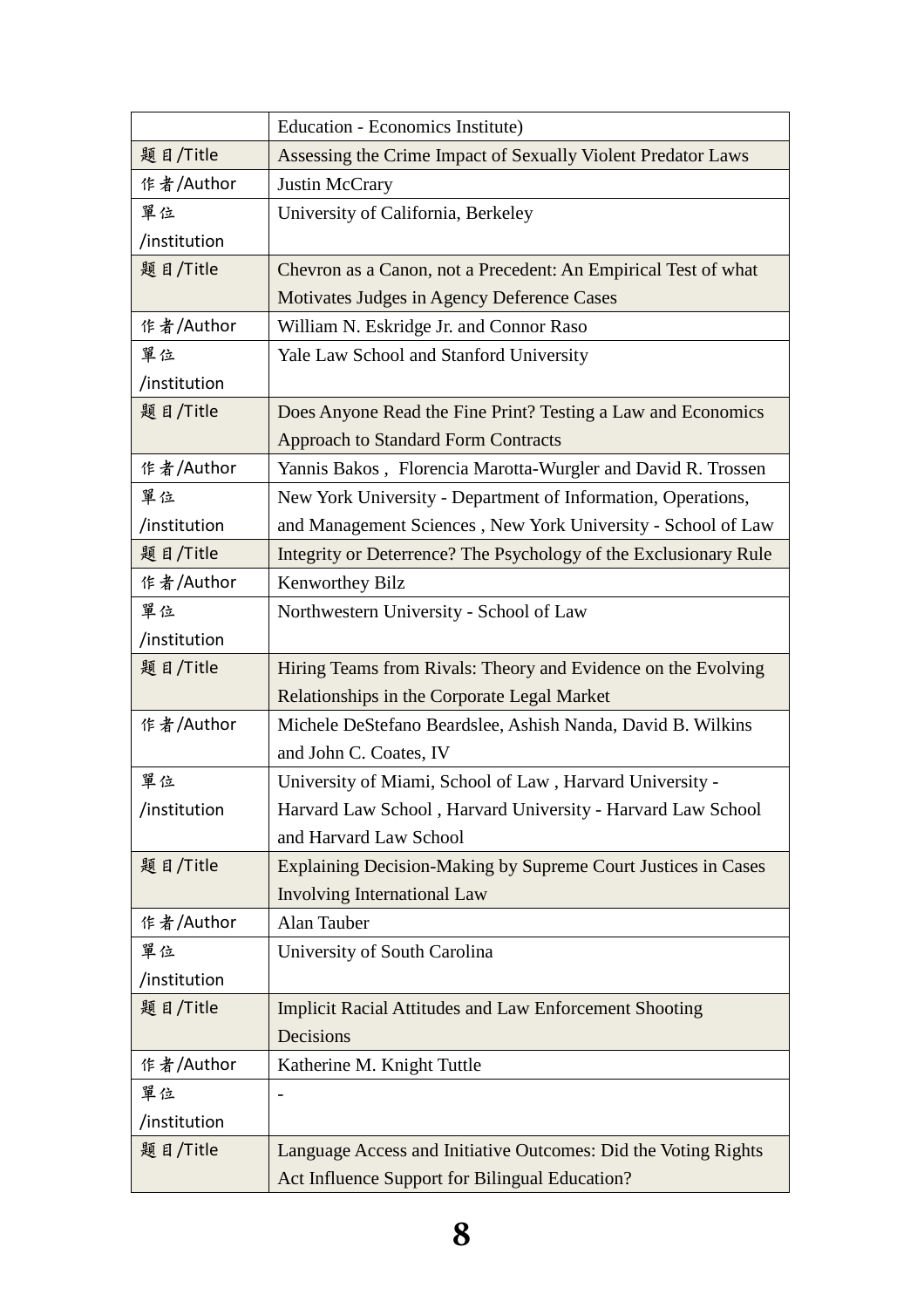| 作者/Author    | Daniel Hopkins                                                           |
|--------------|--------------------------------------------------------------------------|
| 單位           | Georgetown University                                                    |
| /institution |                                                                          |
| 题目/Title     | An Empirical Investigation of Settlement & Litigation - The Case         |
|              | of Taiwan Labor Disputes                                                 |
| 作者/Author    | Kong-Pin Chen and Chang-Ching Lin                                        |
| 單位           | Institutum Iurisprudentiae, Academia Sinica - Research Center for        |
| /institution | Humanities and Social Sciences and Academia Sinica - Institute of        |
|              | Economics                                                                |
| 题目/Title     | <b>Competition Politics: A Political Economy of Antitrust Regulation</b> |
|              | in Developing Countries                                                  |
| 作者/Author    | Stephen J. Weymouth                                                      |
| 單位           | University of California, San Diego                                      |
| /institution |                                                                          |
| 题目/Title     | Estimating the Policy Preferences of United States Courts of             |
|              | <b>Appeals Judges</b>                                                    |
| 作者/Author    | Ryan J. Owens and Ryan C. Black                                          |
| 單位           | Harvard University and Michigan State University                         |
| /institution |                                                                          |
| 題目/Title     | Political Institutions and Sovereign Borrowing: Evidence from            |
|              | Nineteenth-Century Argentina                                             |
| 作者/Author    | Sebastian M. Saiegh                                                      |
| 單位           | University of California, San Diego - Department of Political            |
| /institution | Science                                                                  |
| 题目/Title     | Distinguishing Judges: An Empirical Ranking of Judicial Quality          |
|              | in the U.S. Court of Appeals                                             |
| 作者/Author    | <b>Robert Anderson IV</b>                                                |
| 單位           | Pepperdine University School of Law                                      |
| /institution |                                                                          |
| 题目/Title     | Opting in or Opting Out: The Conditions for Developing                   |
|              | Consensus                                                                |
| 作者/Author    | Cheryl Boudreau, Mathew D. McCubbins, Daniel B. Rodriguez                |
|              | and Nicholas Weller                                                      |
| 單位           | University of California, Davis, Marshall School of Business,            |
| /institution | Gould School of Law and the Department of Political Science,             |
|              | University of Southern California, University of Texas at Austin -       |
|              | School of Law and University of Southern California - Department         |
|              | of Political Science                                                     |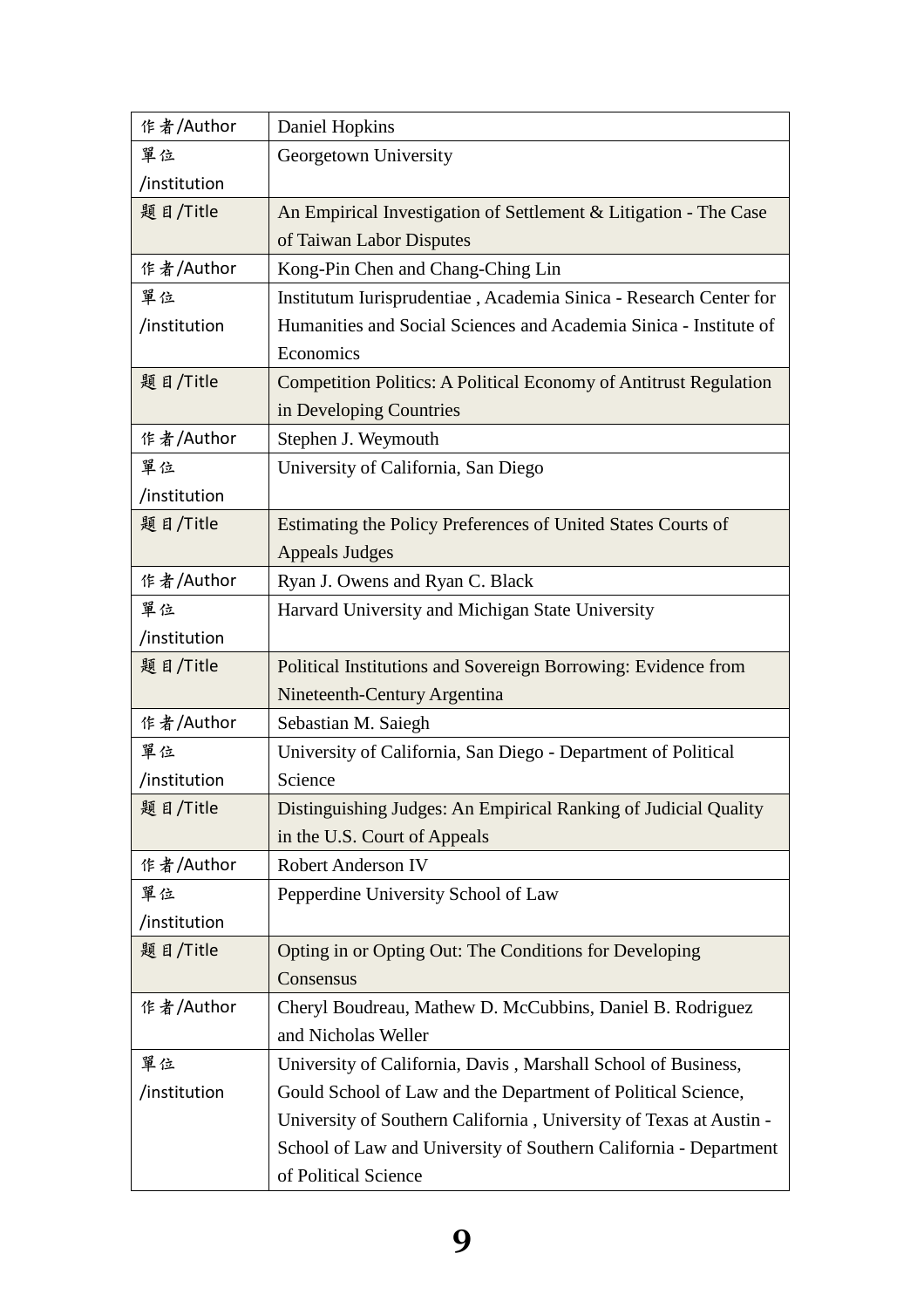| 题目/Title     | The Frequency, Predictability and Proportionality of Punitive     |
|--------------|-------------------------------------------------------------------|
|              | Damages in State Courts                                           |
| 作者/Author    | Neil Vidmar and Mirya R. Holman                                   |
| 單位           | Duke University - School of Law and Duke University School of     |
| /institution | Law                                                               |
| 题目/Title     | The Supreme Court's Impact on Securities Class Actions: An        |
|              | <b>Empirical Assessment of Tellabs</b>                            |
| 作者/Author    | Stephen J. Choi and Adam C. Pritchard                             |
| 單位           | New York University - School of Law and University of Michigan    |
| /institution | Law School                                                        |
| 题目/Title     | Unpacking the Rule of Law: A Review of Judicial Independence      |
|              | <b>Measures</b>                                                   |
| 作者/Author    | Julio Rios-Figueroa and Jeffrey K. Staton                         |
| 單位           | CIDE - Department of Politics and Department of Political Science |
| /institution | - Emory University                                                |
| 題目/Title     | Doing the Right Thing: An Empirical Study of Attorney             |
|              | <b>Negotiation Ethics</b>                                         |
| 作者/Author    | Art Hinshaw and Jess K. Alberts                                   |
| 單位           | Arizona State University                                          |
| /institution |                                                                   |
| 题目/Title     | Why Weak Patents? Rational Ignorance or Pro-'Customer' Tilt?      |
| 作者/Author    | Zhen Lei and Brian D. Wright                                      |
| 單位           | Pennsylvania State University and University of California,       |
| /institution | <b>Berkeley</b>                                                   |
| 题目/Title     | When is the Verdict or Judgment Final?: An Examination of Post    |
|              | Trial Activity in Civil Litigation                                |
| 作者/Author    | Thomas H. Cohen                                                   |
| 單位           | U.S. Bureau of Justice Statistics                                 |
| /institution |                                                                   |
| 题目/Title     | <b>Defensive Medicine and Obstetric Practices</b>                 |
| 作者/Author    | <b>Michael Frakes</b>                                             |
| 單位           | Harvard Law School, Petrie-Flom Center                            |
| /institution |                                                                   |
| 題目/Title     | Did a Switch in Time Save Nine?                                   |
| 作者/Author    | Daniel E. Ho and Kevin M. Quinn                                   |
| 單位           | Stanford Law School and UC Berkeley School of Law                 |
| /institution |                                                                   |
| 题目/Title     | Empowering Democratic Citizenship: The Welfare State as           |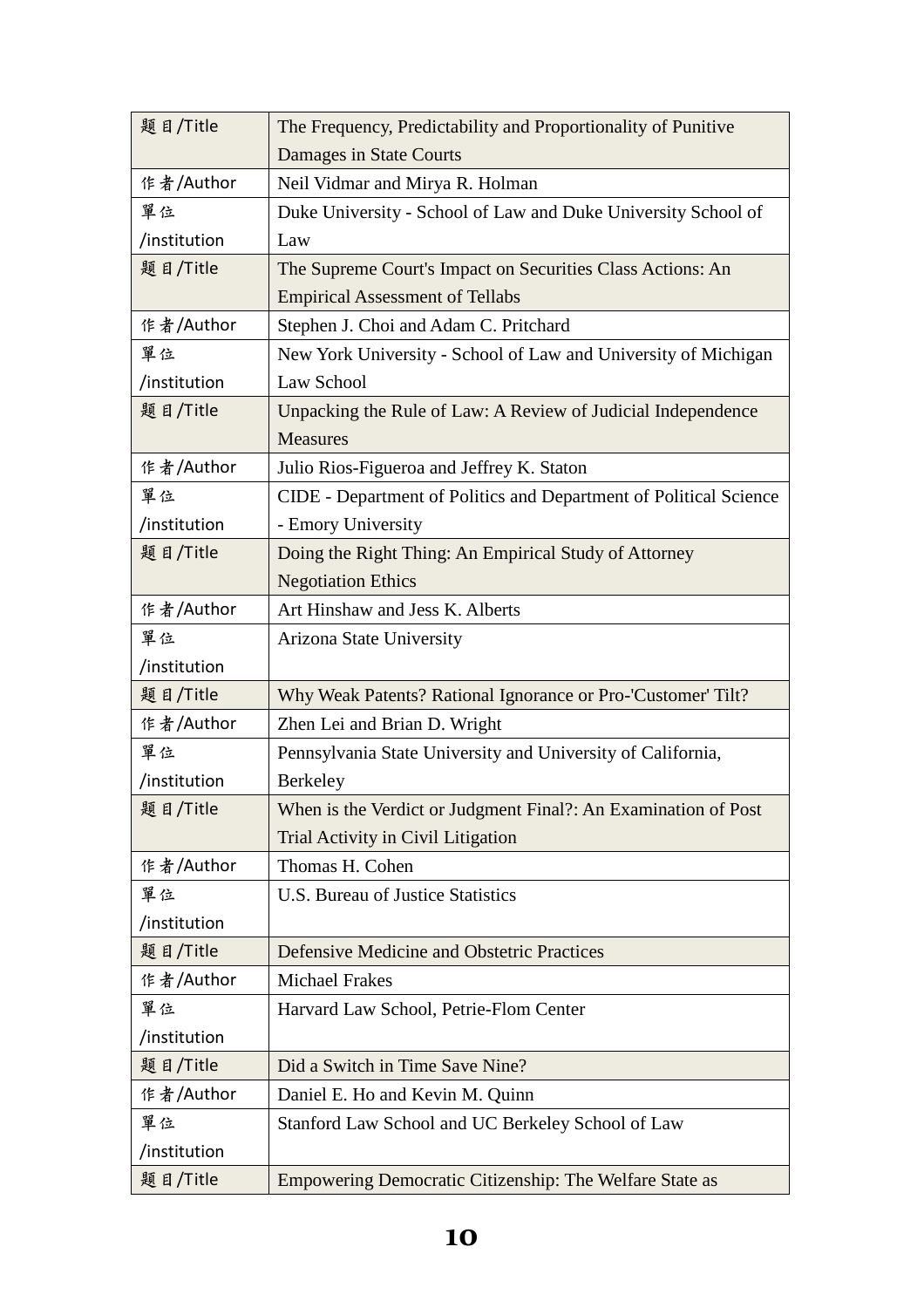|              | <b>Constitutional Rights and Government Spending</b>                 |
|--------------|----------------------------------------------------------------------|
| 作者/Author    | Eileen McDonagh and Michael Tolley                                   |
| 單位           | Northeastern University and Northeastern University                  |
| /institution |                                                                      |
| 题目/Title     | Explaining the Variance in Federal Immigration Prosecution:          |
|              | Should National Policy Control a Largely Local Endeavor?             |
| 作者/Author    | Lydia Brashear Tiede and Daniel B. Rodriguez                         |
| 單位           | University of Houston, Department of Political Science and           |
| /institution | University of Texas at Austin - School of Law                        |
| 题目/Title     | Judicial Setbacks, Material Gains: Terror Litigation at the Israeli  |
|              | <b>HCJ</b>                                                           |
| 作者/Author    | Menachem Hofnung and Keren Weinshall Margel                          |
| 單位           | Hebrew University of Jerusalem - Faculty of Science and Hebrew       |
| /institution | University                                                           |
| 題目/Title     | Campaign Support, Conflicts of Interest, and Judicial Impartiality:  |
|              | Can the Legitimacy of Courts Be Rescued by Recusals?                 |
| 作者/Author    | James L. Gibson and Gregory Caldeira                                 |
| 單位           | Washington University in St. Louis - Department of Political         |
| /institution | Science and Ohio State University - Department of Political          |
|              | Science                                                              |
| 题目/Title     | <b>Signing Statements as Bargaining Outcomes</b>                     |
| 作者/Author    | Andrew B. Whitford                                                   |
| 單位           | University of Georgia - Department of Public Administration and      |
| /institution | Policy                                                               |
| 题目/Title     | Estimating a Model of Settlement Bargaining in the World Trade       |
|              | Organization                                                         |
| 作者/Author    | Mostafa Beshkar                                                      |
| 單位           | Yale University                                                      |
| /institution |                                                                      |
| 題目/Title     | Equity Cross-Listings in the U.S. and the Price of Debt              |
| 作者/Author    | Luzi Hail and Florin P. Vasvari<br>Ryan T. Ball,                     |
| 單位           | University of Chicago - Booth School of Business, University of      |
| /institution | Pennsylvania - The Wharton School and London Business School         |
| 題目/Title     | Institutional Hysterisis: Courts and Politics in the American States |
|              | (Chapters 5&6 of a Book Project)                                     |
| 作者/Author    | Daniel Berkowitz and Karen Clay                                      |
| 單位           | University of Pittsburgh - Department of Economics and Carnegie      |
| /institution | Mellon University - H. John Heinz III School of Public Policy and    |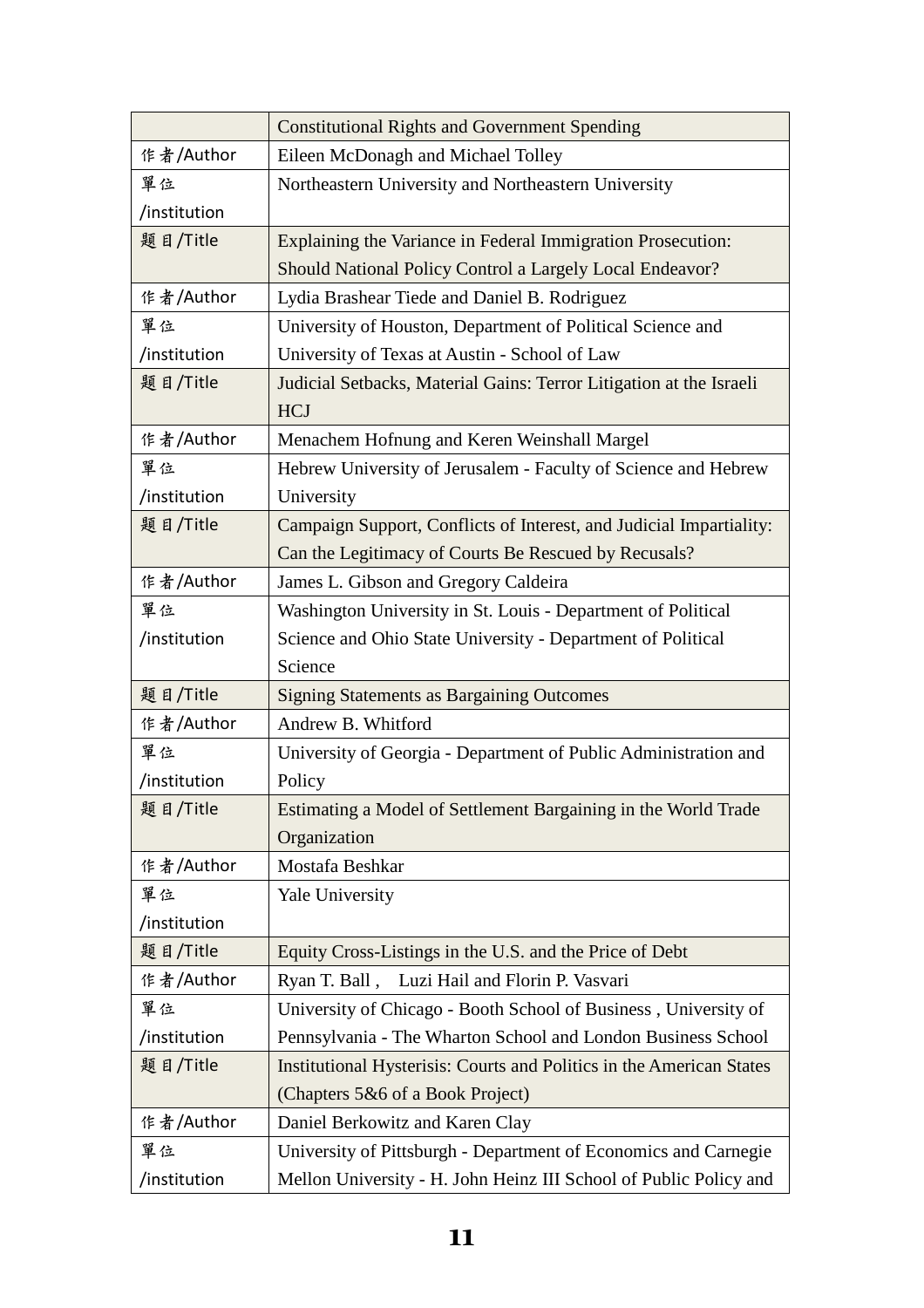|              | Management                                                        |
|--------------|-------------------------------------------------------------------|
| 题目/Title     | On the Importance of Golden Parachutes                            |
| 作者/Author    | Eliezer M. Fich, Anh L. Tran and Ralph A. Walkling                |
| 單位           | Drexel University - Bennett S. LeBow College of Business,         |
| /institution | Drexel University, Department of Finance and Drexel University -  |
|              | Lebow College of Business                                         |
| 题目/Title     | Perceiving and Reporting Domestic Violence Incidents in           |
|              | <b>Unconventional Settings: A Vignette Survey Study</b>           |
| 作者/Author    | Hadar Aviram and Annick M. Persinger                              |
| 單位           | University of California, Hastings College of the Law and         |
| /institution | University of California, San Francisco - Hastings College of the |
|              | Law                                                               |
| 题目/Title     | The Depreciation of Precedent on the U.S. Supreme Court           |
| 作者/Author    | Ryan C. Black and James F. Spriggs II                             |
| 單位           | Michigan State University and Washington University, St. Louis -  |
| /institution | Department of Political Science                                   |
| 題目/Title     | Thirty Years of Shareholder Rights and Firm Valuation             |
| 作者/Author    | Martijn Cremers and Allen Ferrell                                 |
| 單位           | Yale School of Management and Harvard Law School                  |
| /institution |                                                                   |
| 题目/Title     | <b>Stark Contrasts: The Impact of Prohibiting Physician</b>       |
|              | Self-Referrals on the Prevalence of Overtreatment in Health Care  |
| 作者/Author    | <b>Brian Chen</b>                                                 |
| 單位           | University of California, Berkeley                                |
| /institution |                                                                   |
| 題目/Title     | The Economics of Rape: Will Victims Pay for Police Involvement?   |
| 作者/Author    | Jordan D. Matsudaira and Emily Greene Owens                       |
| 單位           | Cornell University and Cornell University                         |
| /institution |                                                                   |
| 题目/Title     | Contractual Complexity of R&D Alliances - A Two-Dimensional       |
|              | Analysis of the Determinants of Contractual Complexity            |
| 作者/Author    | John Hagedoorn and Geerte Hesen                                   |
| 單位           | University of Maastricht - Faculty of Economics & Business        |
| /institution | Administration and University of Maastricht                       |
| 題目/Title     | <b>Twisted Roots: Cointegrated Explanations of Transformation</b> |
|              | within the Federal Judicial Appointment Process                   |
| 作者/Author    | Marcus E. Hendershot                                              |
| 單位           | University of Florida                                             |